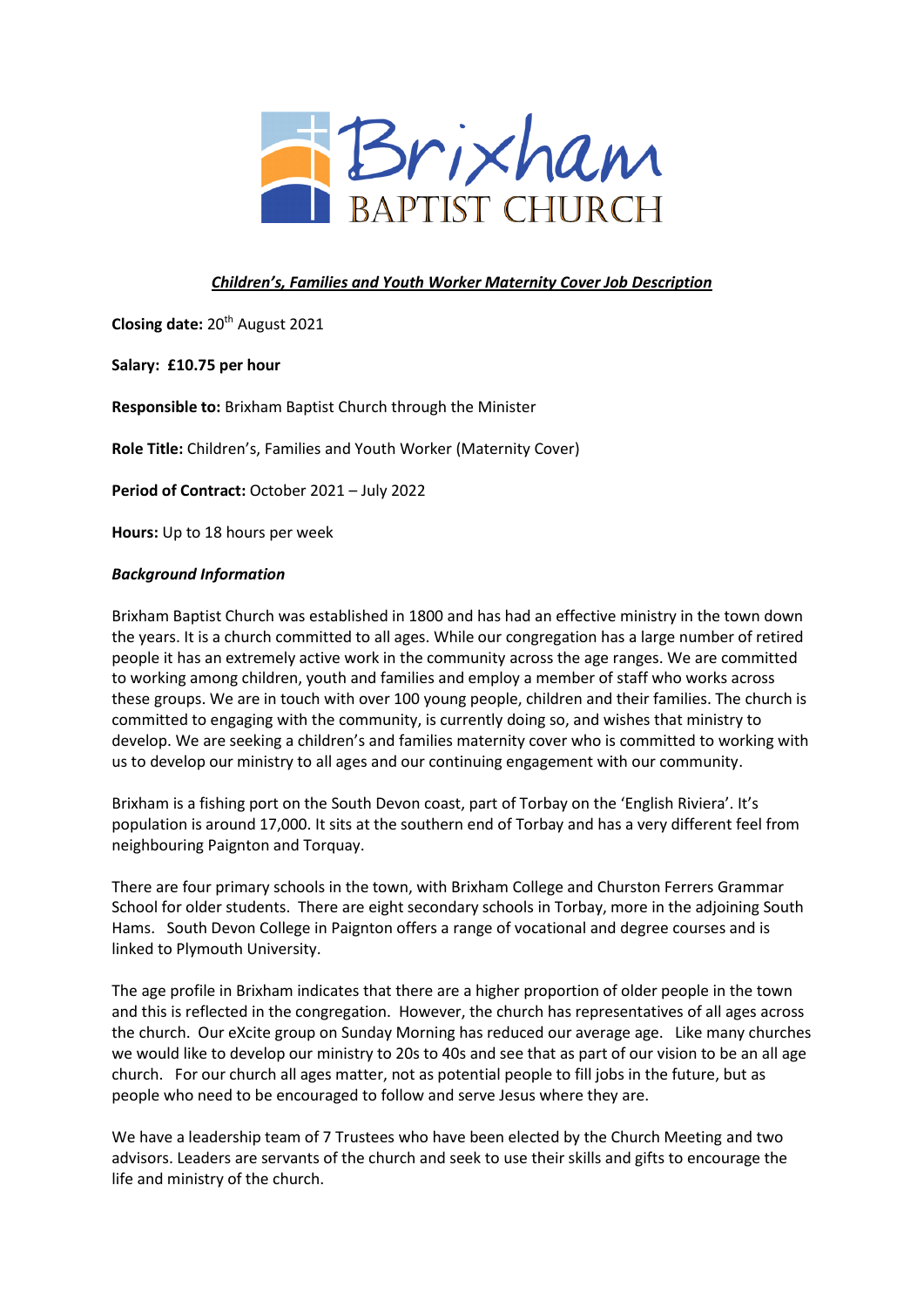### *Our Vision*

Brixham Baptist Church takes seriously its calling to be disciples of Jesus who both love God and seek to share the good news of Jesus in all the areas of life that we find ourselves. Our vision is to be a family friendly church, accessible and relevant for all ages. We seek to be a loving, caring community, passionate in our worship and united in our mission to share the good news of Jesus with the people of Brixham.

As a church engaged in the community we aim to encourage and equip one another so that we might be a blessing to our community. Community activity may be church based, but many in our congregation are active in community groups in the town. We seek to encourage one another in these roles too, to be available for God as we seek to make our town a better place.

# *Your Key Objective*

To lead the church's ministry to children, youth and families and to share the gospel with them in an accessible and relevant way.

# *Principal Responsibilities*

- To maintain vison, strategies and provision in consultation with the Pastor, Leadership Team and Volunteers to enable the delivery and growth of the youth and family ministries which are relevant and engaging. This includes both a discipleship and evangelistic focus.

- To plan and oversee the Children's and Families Ministries in keeping with the aims and objectives of the church to share the gospel of Jesus in word and deed.

- To build and develop the Children's Ministry Leadership Team, which consists of key committed and gifted volunteers.

- To work with all volunteers to support and encourage their skills in the delivery of this ministry.

- To work with the team in continuing relationships with parents, encouraging them in their parental role and sharing the love of Christ with them in an accessible and relevant way.

- To co-ordinate the administration and keep necessary records of all groups relating to children and families work.

- To implement Safeguarding procedures

- To report to the leadership and church meeting via a report , updating them about the work.

- To plan and oversee the following activities:
- 1. Ignite Youth Discipleship Group
- 2. Xtreme Children's Activity Group
- 3. Kids Matter Parenting Course
- 4. The Carer and Toddler Group
- 5. eXcite Sunday Morning Programme
- 6. Termly team meetings.